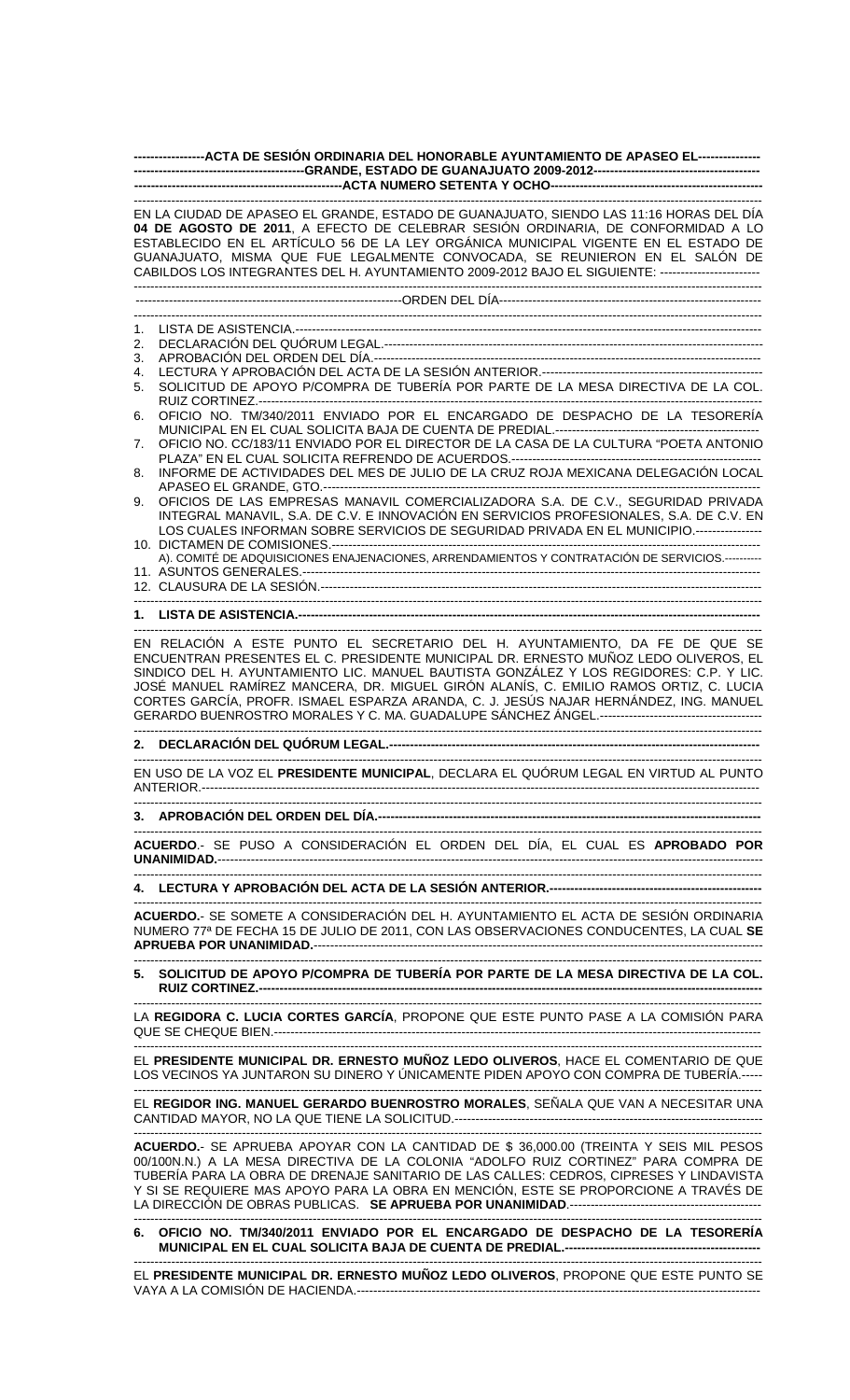------------------------------------------------------------------------------------------------------------------------------------------------------- EL **REGIDOR DR. MIGUEL GIRÓN ALANIS**, SUGIERE QUE TAMBIÉN PASE A LA COMISIÓN DE DESARROLLO URBANO Y PRESERVACIÓN ECOLÓGICA.---------------------------------------------------------------------

------------------------------------------------------------------------------------------------------------------------------------------------------- **ACUERDO.**- SE APRUEBA QUE EL OFICIO NO. TM/340/2011 ENVIADO POR EL ENCARGADO DE DESPACHO DE LA TESORERÍA MUNICIPAL EN EL CUAL SOLICITA BAJA DE CUENTA DE PREDIAL PASE A LA COMISIÓN DE HACIENDA, PATRIMONIO Y CUENTA PUBLICA Y SE SOLICITE A LA DIRECCIÓN DE DESARROLLO URBANO ENVÍE DICTAMEN A LA COMISIÓN SOBRE LOS PREDIOS EN CUESTIÓN. **SE APRUEBA POR UNANIMIDAD.--**

------------------------------------------------------------------------------------------------------------------------------------------------------- **7. OFICIO NO. CC/183/11 ENVIADO POR EL DIRECTOR DE LA CASA DE LA CULTURA "POETA ANTONIO PLAZA" EN EL CUAL SOLICITA REFRENDO DE ACUERDOS.-------------------------------------------** 

------------------------------------------------------------------------------------------------------------------------------------------------------- EL **DIRECTOR DE LA CASA DE LA CULTURA "POETA ANTONIO PLAZA" ING. ALBERTO RICO ARELLANO, DA UNA EXPLICACIÓN AL RESPECTO. ------**

------------------------------------------------------------------------------------------------------------------------------------------------------- EL **REGIDOR ING. MANUEL GERARDO BUENROSTRO MORALES**, MANIFIESTA QUE EN NINGUNA ACTA DE ENTREGA MENCIONA EL NOMBRE DE LA BIBLIOTECA Y OPINA QUE SERIA CONVENIENTE QUE LO LLEVARAN.----

------------------------------------------------------------------------------------------------------------------------------------------------------- **ACUERDO 1.**- SE APRUEBA REALIZAR EL **REFRENDO** DE LOS ACUERDOS ENTRE EL H. AYUNTAMIENTO Y LA DIRECCIÓN GENERAL DE BIBLIOTECAS COMO PUNTO REFERENTE A LAS CONDICIONES QUE MEDIARAN EN EL FUNCIONAMIENTO DE LA BIBLIOTECA PUBLICA MUNICIPAL HÉCTOR MENDOZA FRANCO, CON NUMERO DE COLECCIÓN 8969, DEL SIGUIENTE ACUERDO: **PRIMERO**: EL LOCAL QUE CUENTA CON 324M2, UBICADO EN CALLE LAS PALOMAS, COLONIA LAS PALOMAS, SAN PEDRO TENANGO, MPIO. APASEO EL GRANDE, GTO., QUEDA AFECTADO PARA USO EXCLUSIVO DE BIBLIOTECA PUBLICA (SE ANEXA PLANO Y CROQUIS DE LOCALIZACIÓN). **SEGUNDO**: ESTE H. AYUNTAMIENTO, SE COMPROMETE A CONSECUCIÓN DEL PAGO A LA PERSONA O PERSONAS QUE SE ENCARGUEN DEL FUNCIONAMIENTO DE DICHA BIBLIOTECA. **TERCERO**: ESTE H. AYUNTAMIENTO SE COMPROMETE A SEGUIR DOTANDO DE MOBILIARIO Y EQUIPO NECESARIO A LA BIBLIOTECA DE REFERENCIA, ASÍ COMO DE CONECTIVIDAD CON BANDA DE ANCHO SUFICIENTE PARA PODER SUMINISTRAR SERVICIOS DIGITALES. **CUARTO**: ESTE H. AYUNTAMIENTO, SE COMPROMETE CONTINUAR DANDO EL MANTENIMIENTO NECESARIO AL LOCAL, ASÍ COMO REPARAR EL MOBILIARIO Y LOS LIBROS QUE LO REQUIERAN. **QUINTO**: ESTE H. AYUNTAMIENTO, SE COMPROMETE CONTINUAR PROPORCIONANDO LOS MATERIALES DE OFICINA REQUERIDOS PARA EL TRABAJO DE LOS BIBLIOTECARIOS, ASÍ COMO EL NECESARIO PARA DESARROLLAR ACTIVIDADES DE FOMENTO DE LA LECTURA. **SEXTO**: ESTE H. AYUNTAMIENTO SE COMPROMETE ADEMÁS A CONTINUAR LA VIGILANCIA Y EL ASEO DE LA BIBLIOTECA. **SÉPTIMO**: ESTE AYUNTAMIENTO ASUME LA RESPONSABILIDAD DE MANTENER LA VIGENCIA DEL LOCAL QUE OCUPA LA BIBLIOTECA, E INSTRUIR A QUIEN CORRESPONDA PARA QUE SE APLIQUE DE MANERA PERMANENTE PROGRAMAS DE PROTECCIÓN CIVIL QUE GARANTICEN LA SEGURIDAD DE USUARIOS Y TRABAJADORES DE LA INSTITUCIÓN. BAJO NINGUNA CIRCUNSTANCIA LA BIBLIOTECA PODRÁ SER REUBICADA DE MANERA UNILATERAL. DEBERÁ REALIZARSE CON PREVIO ACUERDO Y CONSENTIMIENTO DE LAS DEMÁS INSTANCIAS QUE HAYAN INTERVENIDO EN SU CREACIÓN. **OCTAVO**: EL AYUNTAMIENTO SABE Y ACEPTA QUE, ANTE EL INCUMPLIMIENTO DE ESTOS COMPROMISOS, LA DIRECCIÓN GENERAL DE BIBLIOTECAS, SE RESERVA EL DERECHO DE RECUPERAR TODO EL MATERIAL ENVIADO, EN VIRTUD DE QUE ESTÁN CONSIDERADO COMO PROPIEDAD FEDERAL DE LA NACIÓN. **SE APRUEBA POR UNANIMIDAD**.-------------------------------------------------------------------------------------------------------------------------------------------

------------------------------------------------------------------------------------------------------------------------------------------------------- **ACUERDO 2.**- SE APRUEBA REALIZAR EL **REFRENDO** DE LOS ACUERDOS ENTRE EL H. AYUNTAMIENTO Y LA DIRECCIÓN GENERAL DE BIBLIOTECAS COMO PUNTO REFERENTE A LAS CONDICIONES QUE MEDIARAN EN EL FUNCIONAMIENTO DE LA BIBLIOTECA PUBLICA MUNICIPAL MIGUEL DE CERVANTES, CON NUMERO DE COLECCIÓN 8904, DEL SIGUIENTE ACUERDO: **PRIMERO**: EL LOCAL QUE CUENTA CON 324M2, UBICADO EN CALLE MARISCALA NO. 110, FRACCIONAMIENTO VILLAS DE ANDEHE, MPIO. APASEO EL GRANDE, GTO., QUEDA AFECTADO PARA USO EXCLUSIVO DE BIBLIOTECA PUBLICA (SE ANEXA PLANO Y CROQUIS DE LOCALIZACIÓN). **SEGUNDO**: ESTE H. AYUNTAMIENTO, SE COMPROMETE A CONSECUCIÓN DEL PAGO A LA PERSONA O PERSONAS QUE SE ENCARGUEN DEL FUNCIONAMIENTO DE DICHA BIBLIOTECA. **TERCERO**: ESTE H. AYUNTAMIENTO SE COMPROMETE A SEGUIR DOTANDO DE MOBILIARIO Y EQUIPO NECESARIO A LA BIBLIOTECA DE REFERENCIA, ASÍ COMO DE CONECTIVIDAD CON BANDA DE ANCHO SUFICIENTE PARA<br>PODER SUMINISTRAR SERVICIOS DIGITALES. CUARTO: ESTE H. AYUNTAMIENTO, SE COMPROMETE **CUARTO**: ESTE H. AYUNTAMIENTO, SE COMPROMETE CONTINUAR DANDO EL MANTENIMIENTO NECESARIO AL LOCAL, ASÍ COMO REPARAR EL MOBILIARIO Y LOS LIBROS QUE LO REQUIERAN. **QUINTO**: ESTE H. AYUNTAMIENTO, SE COMPROMETE CONTINUAR PROPORCIONANDO LOS MATERIALES DE OFICINA REQUERIDOS PARA EL TRABAJO DE LOS BIBLIOTECARIOS, ASÍ COMO EL NECESARIO PARA DESARROLLAR ACTIVIDADES DE FOMENTO DE LA LECTURA. **SEXTO**: ESTE H. AYUNTAMIENTO SE COMPROMETE ADEMÁS A CONTINUAR LA VIGILANCIA Y EL ASEO DE LA BIBLIOTECA. **SÉPTIMO**: ESTE AYUNTAMIENTO ASUME LA RESPONSABILIDAD DE MANTENER LA VIGENCIA DEL LOCAL QUE OCUPA LA BIBLIOTECA, E INSTRUIR A QUIEN CORRESPONDA PARA QUE SE APLIQUE DE MANERA PERMANENTE PROGRAMAS DE PROTECCIÓN CIVIL QUE GARANTICEN LA SEGURIDAD DE USUARIOS Y TRABAJADORES DE LA INSTITUCIÓN. BAJO NINGUNA CIRCUNSTANCIA LA BIBLIOTECA PODRÁ SER REUBICADA DE MANERA UNILATERAL. DEBERÁ REALIZARSE CON PREVIO ACUERDO Y CONSENTIMIENTO DE LAS DEMÁS INSTANCIAS QUE HAYAN INTERVENIDO EN SU CREACIÓN. **OCTAVO**: EL AYUNTAMIENTO SABE Y ACEPTA QUE, ANTE EL INCUMPLIMIENTO DE ESTOS COMPROMISOS, LA DIRECCIÓN GENERAL DE BIBLIOTECAS, SE RESERVA EL DERECHO DE RECUPERAR TODO EL MATERIAL ENVIADO, EN VIRTUD DE QUE ESTÁN CONSIDERADO COMO PROPIEDAD FEDERAL DE LA NACIÓN. **SE APRUEBA POR UNANIMIDAD**.------------------------------------------------------------------------------------------------------------------------------------------- -------------------------------------------------------------------------------------------------------------------------------------------------------

**ACUERDO 3.**- SE APRUEBA REALIZAR EL **REFRENDO** DE LOS ACUERDOS ENTRE EL H. AYUNTAMIENTO Y LA DIRECCIÓN GENERAL DE BIBLIOTECAS COMO PUNTO REFERENTE A LAS CONDICIONES QUE MEDIARAN EN EL FUNCIONAMIENTO DE LA BIBLIOTECA PUBLICA MUNICIPAL DIEGO RIVERA, CON NUMERO DE COLECCIÓN 8818, DEL SIGUIENTE ACUERDO: **PRIMERO**: EL LOCAL QUE CUENTA CON 324M2, UBICADO EN CALLE PAULINOS NO. 200, FRACCIONAMIENTO EL GUADALUPANO, MPIO. APASEO EL GRANDE, GTO., QUEDA AFECTADO PARA USO EXCLUSIVO DE BIBLIOTECA PUBLICA (SE ANEXA PLANO Y CROQUIS DE LOCALIZACIÓN). **SEGUNDO**: ESTE H. AYUNTAMIENTO, SE COMPROMETE A CONSECUCIÓN DEL PAGO A LA PERSONA O PERSONAS QUE SE ENCARGUEN DEL FUNCIONAMIENTO DE DICHA BIBLIOTECA. **TERCERO**: ESTE H. AYUNTAMIENTO SE COMPROMETE A SEGUIR DOTANDO DE MOBILIARIO Y EQUIPO NECESARIO A LA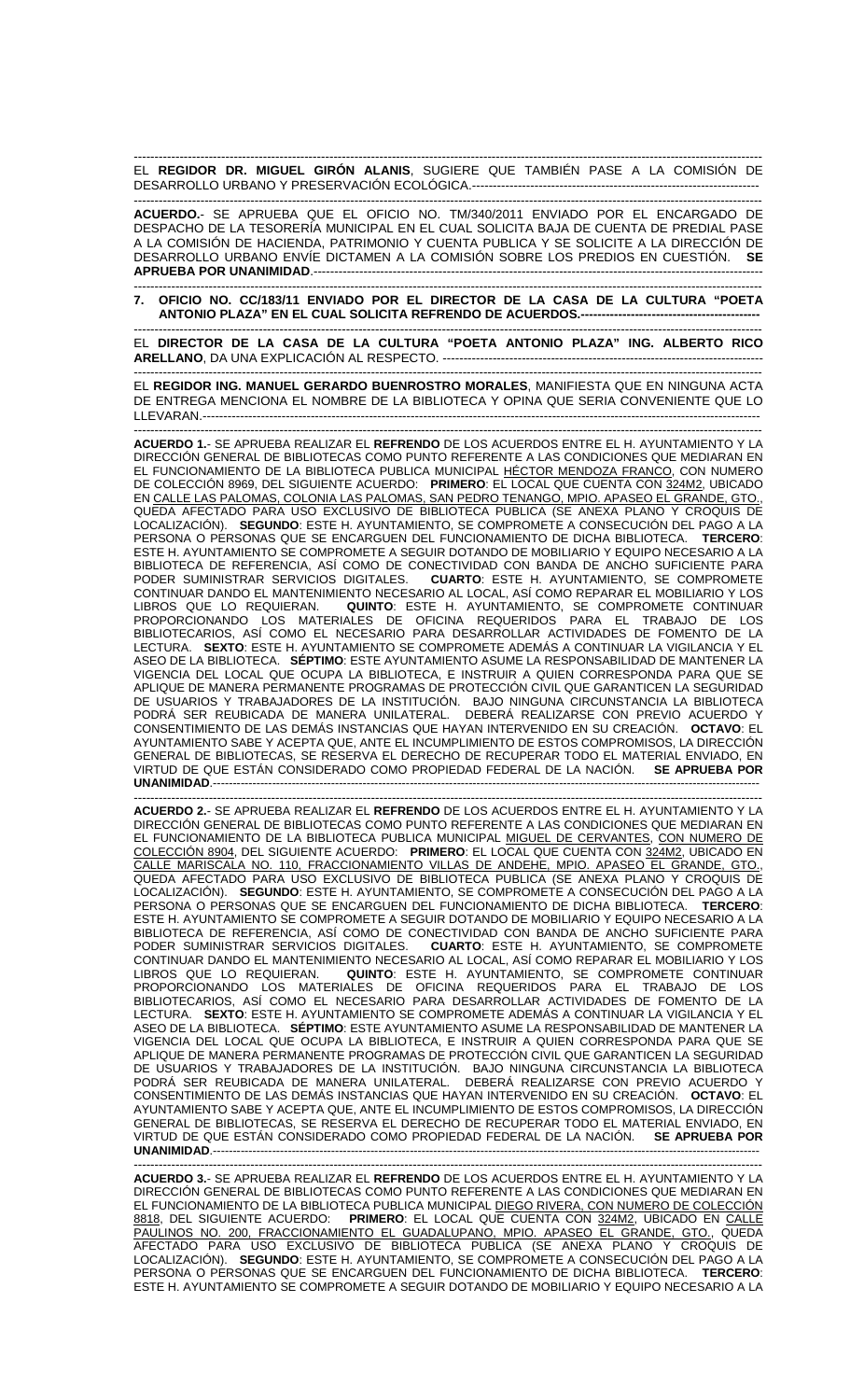BIBLIOTECA DE REFERENCIA, ASÍ COMO DE CONECTIVIDAD CON BANDA DE ANCHO SUFICIENTE PARA PODER SUMINISTRAR SERVICIOS DIGITALES. **CUARTO**: ESTE H. AYUNTAMIENTO, SE COMPROMETE CONTINUAR DANDO EL MANTENIMIENTO NECESARIO AL LOCAL, ASÍ COMO REPARAR EL MOBILIARIO Y LOS LIBROS QUE LO REQUIERAN. **QUINTO**: ESTE H. AYUNTAMIENTO, SE COMPROMETE CONTINUAR PROPORCIONANDO LOS MATERIALES DE OFICINA REQUERIDOS PARA EL TRABAJO DE LOS BIBLIOTECARIOS, ASÍ COMO EL NECESARIO PARA DESARROLLAR ACTIVIDADES DE FOMENTO DE LA LECTURA. **SEXTO**: ESTE H. AYUNTAMIENTO SE COMPROMETE ADEMÁS A CONTINUAR LA VIGILANCIA Y EL ASEO DE LA BIBLIOTECA. **SÉPTIMO**: ESTE AYUNTAMIENTO ASUME LA RESPONSABILIDAD DE MANTENER LA VIGENCIA DEL LOCAL QUE OCUPA LA BIBLIOTECA, E INSTRUIR A QUIEN CORRESPONDA PARA QUE SE APLIQUE DE MANERA PERMANENTE PROGRAMAS DE PROTECCIÓN CIVIL QUE GARANTICEN LA SEGURIDAD DE USUARIOS Y TRABAJADORES DE LA INSTITUCIÓN. BAJO NINGUNA CIRCUNSTANCIA LA BIBLIOTECA PODRÁ SER REUBICADA DE MANERA UNILATERAL. DEBERÁ REALIZARSE CON PREVIO ACUERDO Y CONSENTIMIENTO DE LAS DEMÁS INSTANCIAS QUE HAYAN INTERVENIDO EN SU CREACIÓN. **OCTAVO**: EL AYUNTAMIENTO SABE Y ACEPTA QUE, ANTE EL INCUMPLIMIENTO DE ESTOS COMPROMISOS, LA DIRECCIÓN GENERAL DE BIBLIOTECAS, SE RESERVA EL DERECHO DE RECUPERAR TODO EL MATERIAL ENVIADO, EN VIRTUD DE QUE ESTÁN CONSIDERADO COMO PROPIEDAD FEDERAL DE LA NACIÓN. **SE APRUEBA POR UNANIMIDAD**.------------------------------------------------------------------------------------------------------------------------------------------- -------------------------------------------------------------------------------------------------------------------------------------------------------

**ACUERDO 4.**- SE APRUEBA REALIZAR EL **REFRENDO** DE LOS ACUERDOS ENTRE EL H. AYUNTAMIENTO Y LA DIRECCIÓN GENERAL DE BIBLIOTECAS COMO PUNTO REFERENTE A LAS CONDICIONES QUE MEDIARAN EN EL FUNCIONAMIENTO DE LA BIBLIOTECA PUBLICA MUNICIPAL ANTONIO PLAZA, CON NUMERO DE COLECCIÓN 6, DEL SIGUIENTE ACUERDO: **PRIMERO**: EL LOCAL QUE CUENTA CON 324M2, UBICADO EN CALLE JOSÉ MARÍA MORELOS NO. 310, ZONA CENTRO, MPIO. APASEO EL GRANDE, GTO., QUEDA AFECTADO PARA USO EXCLUSIVO DE BIBLIOTECA PUBLICA (SE ANEXA PLANO Y CROQUIS DE LOCALIZACIÓN). **SEGUNDO**: ESTE H. AYUNTAMIENTO, SE COMPROMETE A CONSECUCIÓN DEL PAGO A LA PERSONA O PERSONAS QUE SE ENCARGUEN DEL FUNCIONAMIENTO DE DICHA BIBLIOTECA. **TERCERO**: ESTE H. AYUNTAMIENTO SE COMPROMETE A SEGUIR DOTANDO DE MOBILIARIO Y EQUIPO NECESARIO A LA BIBLIOTECA DE REFERENCIA, ASÍ COMO DE CONECTIVIDAD CON BANDA DE ANCHO SUFICIENTE PARA PODER SUMINISTRAR SERVICIOS DIGITALES. **CUARTO**: ESTE H. AYUNTAMIENTO, SE COMPROMETE CONTINUAR DANDO EL MANTENIMIENTO NECESARIO AL LOCAL, ASÍ COMO REPARAR EL MOBILIARIO Y LOS LIBROS QUE LO REQUIERAN. **QUINTO**: ESTE H. AYUNTAMIENTO, SE COMPROMETE CONTINUAR PROPORCIONANDO LOS MATERIALES DE OFICINA REQUERIDOS PARA EL TRABAJO DE LOS BIBLIOTECARIOS, ASÍ COMO EL NECESARIO PARA DESARROLLAR ACTIVIDADES DE FOMENTO DE LA LECTURA. **SEXTO**: ESTE H. AYUNTAMIENTO SE COMPROMETE ADEMÁS A CONTINUAR LA VIGILANCIA Y EL ASEO DE LA BIBLIOTECA. **SÉPTIMO**: ESTE AYUNTAMIENTO ASUME LA RESPONSABILIDAD DE MANTENER LA VIGENCIA DEL LOCAL QUE OCUPA LA BIBLIOTECA, E INSTRUIR A QUIEN CORRESPONDA PARA QUE SE APLIQUE DE MANERA PERMANENTE PROGRAMAS DE PROTECCIÓN CIVIL QUE GARANTICEN LA SEGURIDAD DE USUARIOS Y TRABAJADORES DE LA INSTITUCIÓN. BAJO NINGUNA CIRCUNSTANCIA LA BIBLIOTECA PODRÁ SER REUBICADA DE MANERA UNILATERAL. DEBERÁ REALIZARSE CON PREVIO ACUERDO Y CONSENTIMIENTO DE LAS DEMÁS INSTANCIAS QUE HAYAN INTERVENIDO EN SU CREACIÓN. **OCTAVO**: EL AYUNTAMIENTO SABE Y ACEPTA QUE, ANTE EL INCUMPLIMIENTO DE ESTOS COMPROMISOS, LA DIRECCIÓN GENERAL DE BIBLIOTECAS, SE RESERVA EL DERECHO DE RECUPERAR TODO EL MATERIAL ENVIADO, EN VIRTUD DE QUE ESTÁN CONSIDERADO COMO PROPIEDAD FEDERAL DE LA NACIÓN. **SE APRUEBA POR UNANIMIDAD**.------------------------------------------------------------------------------------------------------------------------------------------- -------------------------------------------------------------------------------------------------------------------------------------------------------

## **8. INFORME DE ACTIVIDADES DEL MES DE JULIO DE LA CRUZ ROJA MEXICANA DELEGACIÓN LOCAL APASEO EL GRANDE, GTO.---------------------------------------------------------------------------------------------**

------------------------------------------------------------------------------------------------------------------------------------------------------- **ACUERDO.**- ESTE H. AYUNTAMIENTO SE DA POR ENTERADO DEL INFORME DE ACTIVIDADES DEL MES DE JULIO DE LA CRUZ ROJA MEXICANA DELEGACIÓN LOCAL APASEO EL GRANDE, GTO. **SE APRUEBA POR UNANIMIDAD**.------------------------------------------------------------------------------------------------------------

------------------------------------------------------------------------------------------------------------------------------------------------------- **9. OFICIOS DE LAS EMPRESAS MANAVIL COMERCIALIZADORA S.A. DE C.V., SEGURIDAD PRIVADA INTEGRAL MANAVIL, S.A. DE C.V. E INNOVACIÓN EN SERVICIOS PROFESIONALES, S.A. DE C.V. EN LOS CUALES INFORMAN SOBRE SERVICIOS DE SEGURIDAD PRIVADA EN EL MUNICIPIO.--------------** 

------------------------------------------------------------------------------------------------------------------------------------------------------- **ACUERDO.**- ESTE H. AYUNTAMIENTO SE DA POR ENTERADO DE LOS OFICIOS DE LAS EMPRESAS MANAVIL COMERCIALIZADORA S.A. DE C.V., SEGURIDAD PRIVADA INTEGRAL MANAVIL, S.A. DE C.V. E INNOVACIÓN EN SERVICIOS PROFESIONALES, S.A. DE C.V. EN LOS CUALES INFORMAN SOBRE SERVICIOS DE SEGURIDAD PRIVADA EN EL MUNICIPIO. **SE APRUEBA POR UNANIMIDAD**.------------------ -------------------------------------------------------------------------------------------------------------------------------------------------------

| A). COMITÉ DE ADQUISICIONES ENAJENACIONES, ARRENDAMIENTOS Y CONTRATACIÓN DE SERVICIOS.-------- |
|------------------------------------------------------------------------------------------------|
|                                                                                                |

**A). COMITÉ DE ADQUISICIONES, ENAJENACIONES, ARRENDAMIENTOS Y CONTRATACIÓN DE SERVICIOS.------**

------------------------------------------------------------------------------------------------------------------------------------------------------- **1**.- EL **SECRETARIO DEL H. AYUNTAMIENTO LIC. JUAN ANTONIO GARCÍA OLIVEROS**, DA LECTURA AL ACTA NO. 37ª DE FECHA 19 DE JULIO DE 2011, DEL COMITÉ DE ADQUISICIONES, ENAJENACIONES, ARRENDAMIENTOS Y CONTRATACIÓN DE SERVICIOS DEL MUNICIPIO DE APASEO EL GRANDE, GTO., EN LAS CUALES SE APROBARON LOS SIGUIENTES ACUERDOS: **37.I** ANALIZADAS Y DISCUTIDAS LAS COTIZACIONES PRESENTADAS, ÉSTE COMITÉ APRUEBA POR UNANIMIDAD AUTORIZAR A LA DIRECCIÓN DE SEGURIDAD PÚBLICA, VIALIDAD Y TRANSPORTE A CONTRATAR CON LA EMPRESA SEGUROS ARGOS, S.A. DE C.V. EL SEGURO DE VIDA PARA 140 (CIENTO CUARENTA) PERSONAS DE LA DIRECCIÓN DE SEGURIDAD PÚBLICA, PROTECCIÓN CIVIL Y BOMBEROS SOBRE UNA SUMA ASEGURADA DE \$ 150,000.00 POR PERSONA CON UNA PRIMA ANUAL DE \$ 191,200.80 (CIENTO NOVENTA Y UN MIL DOSCIENTOS PESOS 80/100 MN) COSTO NETO. PARA CUBRIR EL PAGO DE ESTA CONTRATACIÓN SE HARÁ MEDIANTE RAMO XXXIII, FONDO II 2011, PARTIDA 5.1.1.4.1441 DENOMINADA SEGUROS. PRESUPUESTO F210, CO600, 33.00, 2.21.", DICTAMEN QUE SE ANEXA AL APÉNDICE DEL ACTA DE LA PRESENTE SESIÓN.---------------------------------------------------------------------------------------------------------------------------------------------------------------------